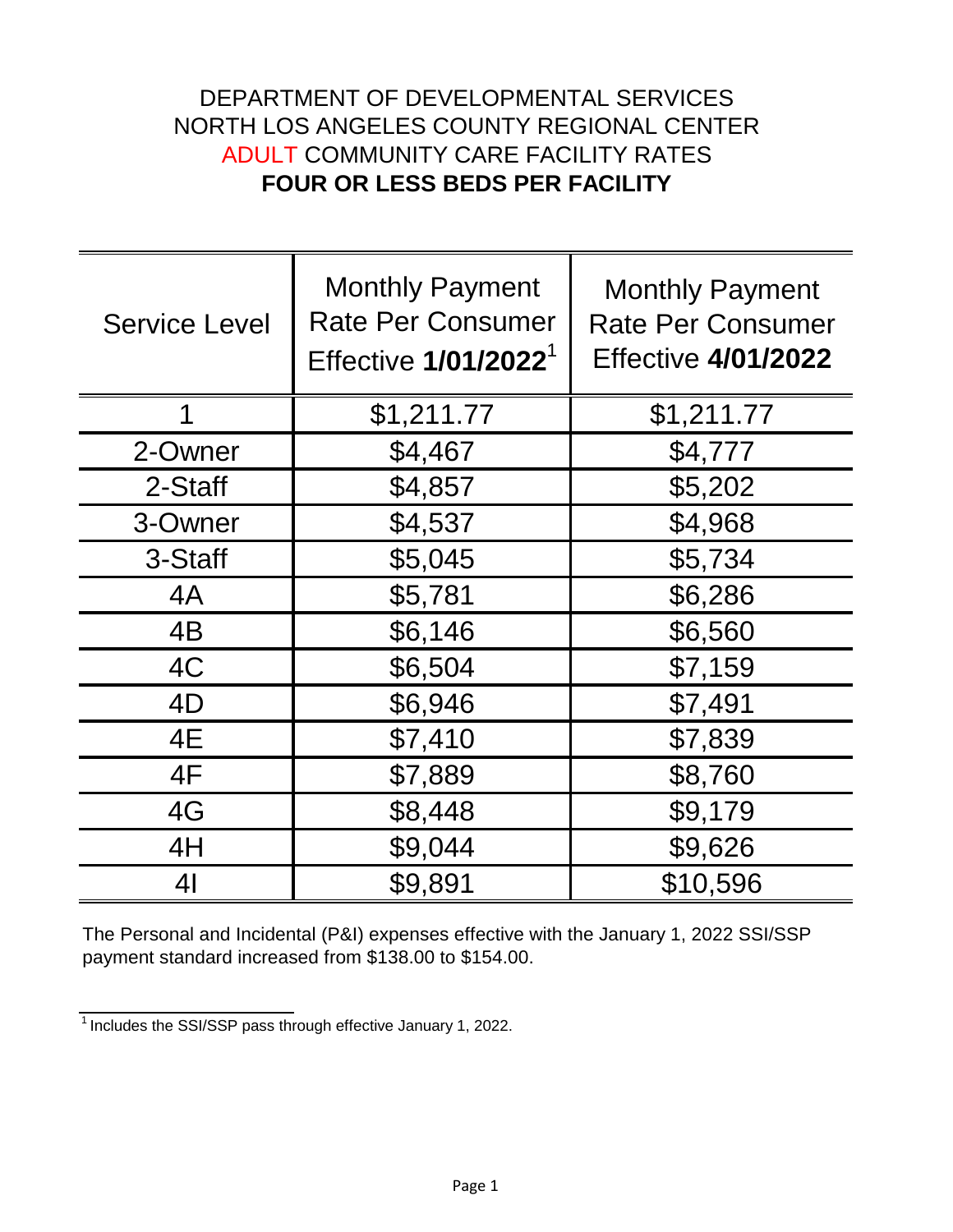## DEPARTMENT OF DEVELOPMENTAL SERVICES NORTH LOS ANGELES COUNTY REGIONAL CENTER ADULT COMMUNITY CARE FACILITY RATES **FIVE OR SIX BEDS PER FACILITY**

| <b>Service Level</b> | <b>Monthly Payment</b><br><b>Rate Per Consumer</b><br>Effective 1/01/2022 <sup>1</sup> | <b>Monthly Payment</b><br><b>Rate Per Consumer</b><br><b>Effective 4/01/2022</b> |
|----------------------|----------------------------------------------------------------------------------------|----------------------------------------------------------------------------------|
| 1                    | \$1,211.77                                                                             | \$1,211.77                                                                       |
| 2-Owner              | \$3,095                                                                                | \$3,465                                                                          |
| 2-Staff              | \$3,377                                                                                | \$3,772                                                                          |
| 3-Owner              | \$3,696                                                                                | \$4,254                                                                          |
| 3-Staff              | \$4,060                                                                                | \$4,806                                                                          |
| 4A                   | \$4,645                                                                                | \$5,244                                                                          |
| 4B                   | \$4,985                                                                                | \$5,499                                                                          |
| 4C                   | \$5,324                                                                                | \$6,112                                                                          |
| 4D                   | \$5,720                                                                                | \$6,409                                                                          |
| 4E                   | \$6,163                                                                                | \$6,741                                                                          |
| 4F                   | \$6,612                                                                                | \$7,643                                                                          |
| 4G                   | \$7,120                                                                                | \$8,024                                                                          |
| 4H                   | \$7,682                                                                                | \$8,446                                                                          |
| 41                   | \$8,476                                                                                | \$9,405                                                                          |

The Personal and Incidental (P&I) expenses effective with the January 1, 2022 SSI/SSP payment standard increased from \$138.00 to \$154.00.

 $\frac{1}{1}$  Includes the SSI/SSP pass through effective January 1, 2022.